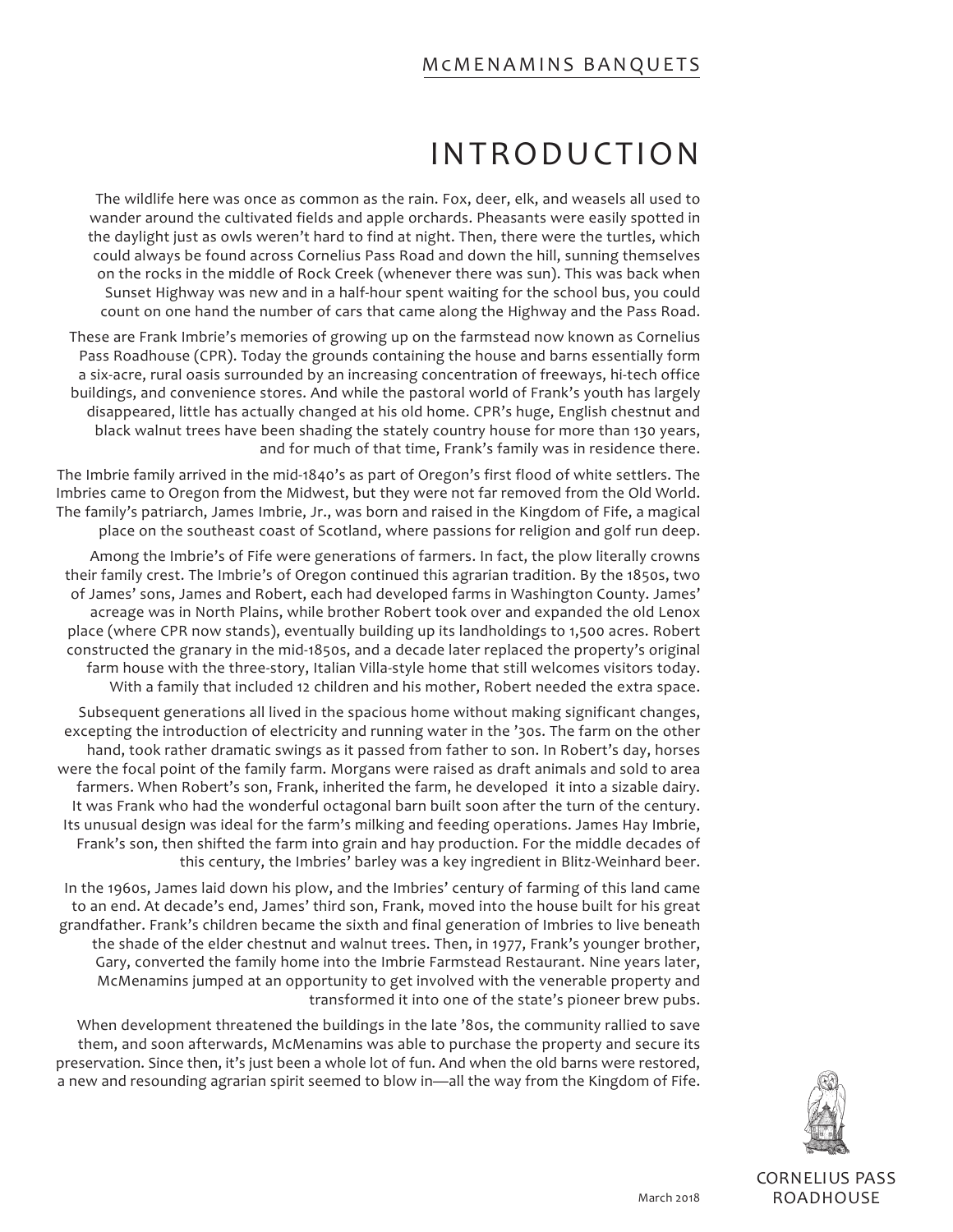### McMENAMINS BANQUETS

| <b>CORNELIUS PASS ROADHOUSE</b> | <b>MAXIMUM NUMBER OF GUESTS</b> |                        |
|---------------------------------|---------------------------------|------------------------|
|                                 | Seated                          | <b>Reception Style</b> |
| Octagonal Barn                  | 112                             | 150                    |
| <b>Barnyard</b>                 | 150                             | 300                    |
| Roadhouse                       | 100                             | 130                    |
| Orchard                         | 250                             | 400                    |
| <b>Wedding Grove</b>            | 150                             | N/A                    |
| <b>Imbrie Meadow—Winter</b>     | 120                             | 200                    |
| Imbrie Meadow-Summer            | 250                             | 400                    |

# BOOKING INFORMATION

Meeting and celebration spaces are reserved through our Sales staff.

Food and beverages are catered by our onsite restaurant.

Minimum food and beverage purchases apply to each room, varying based on the size of the room, time of day, and day of the week.

> Each event requires an advance deposit(s) with the balance due upon conclusion of the event.

Direct billing is also available for corporate events with advance arrangements.

The catering department offers special menus for all events, from conferences to wedding receptions.

For more information, contact our Group Sales coordinators at (503) 693-8452.



CORNELIUS PASS ROADHOUSE